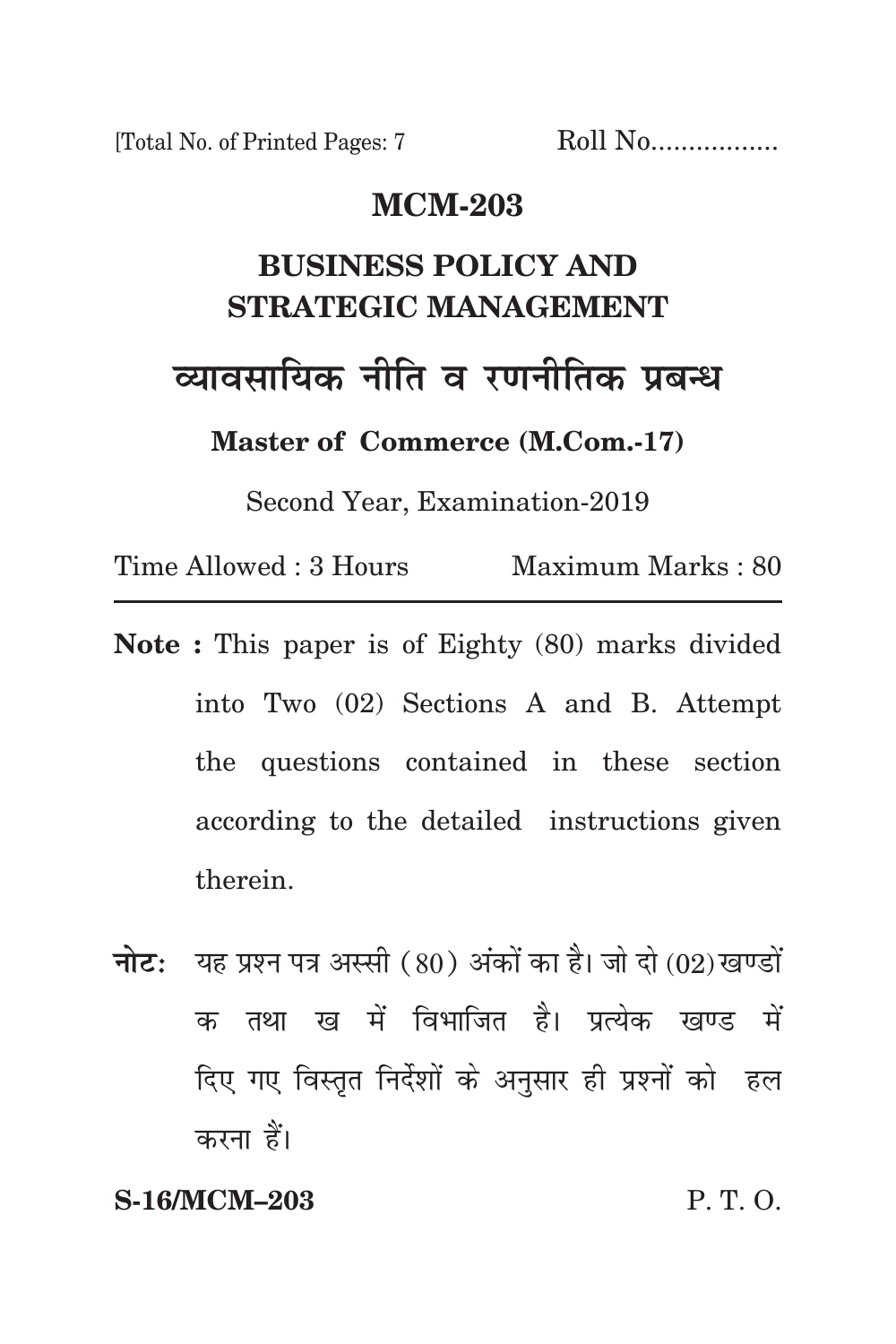## Section-A/**खण्ड-** 'क'

(Long Answer type Questions/दीर्घ उत्तरीय प्रश्न)

- Note: Section-'A' contains Five (05) long answer type questions of Fifteen (15) marks each. Learners are required to answer any three (03) questions only.  $3\times15=45$
- नोट: खण्ड-'क' में पाँच (05) दीर्घ उत्तरों वाले प्रश्न दिए गए हैं. प्रत्येक प्रश्न के लिए पन्द्रह (15) अंक निर्धारित हैं। शिक्षार्थियों को इनमें से केवल तीन (03) प्रश्नों के उत्तर देने हैं।
- 1. What is corporate strategy? Explain the corporate strategies of growth by concentration and diversification. 5+10

निगम (कारपोरेट) रणनीति क्या है? संकेन्द्रण और विविधीकरण द्वारा निगम वर्धन रणनीति को समझाइए।

## **S-16/MCM–203** 2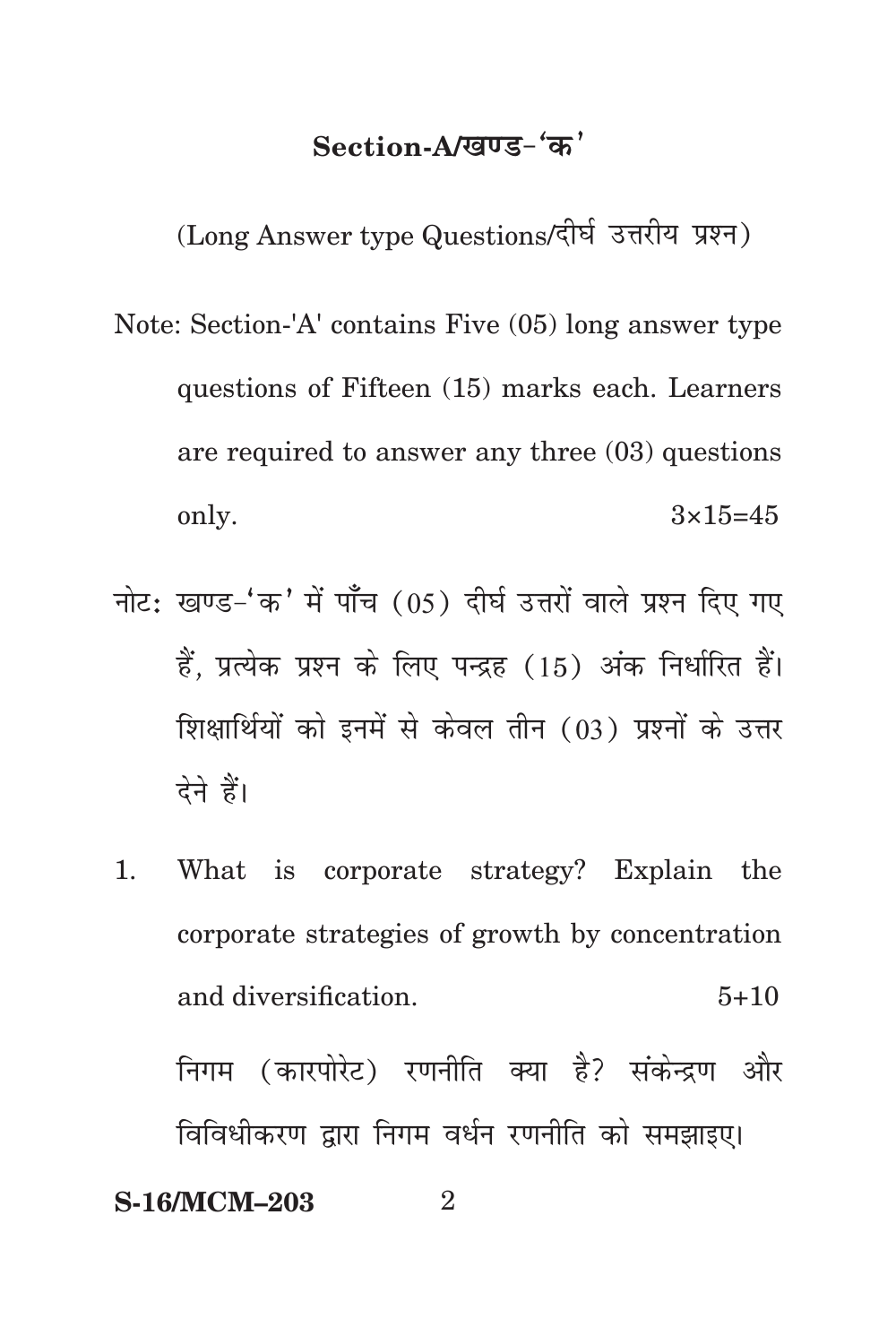- Explain the basic model of Strategic 2. Management.  $5 + 10$ रणनीतिक प्रबंधन के आधारभूत प्रतिरूप (मॉडल) को स्पष्ट कोजिए।
- Explain the characteristics of 'Stability Strategy' 3. and 'Retrenchment Strategy'. Describe reasons for pursuing these strategies.  $7 + 8$ 'स्थायित्व रणनीति' और 'घटाव या छँटनी रणनीति' के अभिलक्षणों की व्याख्या कीजिए। इन रणनीतियों के प्रतिपादन के कारण बताइए।
- How do marketing and personnel issues affect  $\overline{4}$ functional implementation? Give some suitable examples.  $10+5$ कार्यात्मक कार्यान्वयन को विपणन और कार्मिक मुद्दे (चर्चा का विषय) किस तरह प्रभावित करते हैं? कुछ

 $\mathcal{S}$ 

उपयुक्त उदाहरण दीजिए।

**S-16/MCM-203** 

 $P, T, O.$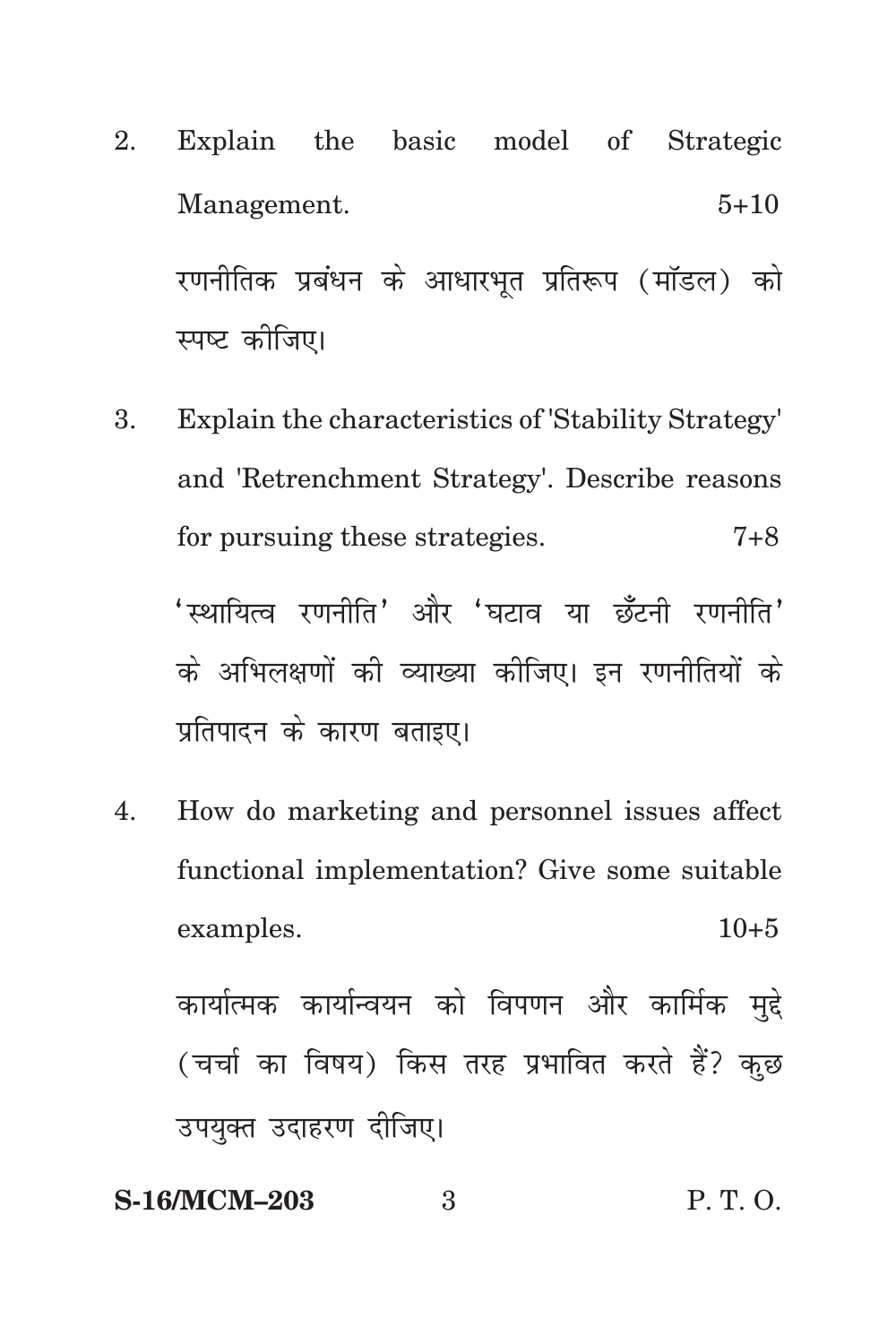5. What do you mean by 'Strategy Evaluation'? Explain the content of the evaluation and control system for strategy.  $5+10$ 

'रणनीति मूल्यांकन' से आपका क्या तात्पर्य है? रणनीति के मुल्यांकन का विषयवस्तु और नियंत्रण प्रणाली को स्पष्ट कोजिए।

## Section-B/*खण्ड-ख*

 $(Short answer type questions / 279$  उत्तरीय प्रश्न)

Note: Section -;B' contains Eight (08) short answer type questions of Seven (07) marks each. Learners are required to answer any Five (05) questions only.  $(5 \times 7 = 35)$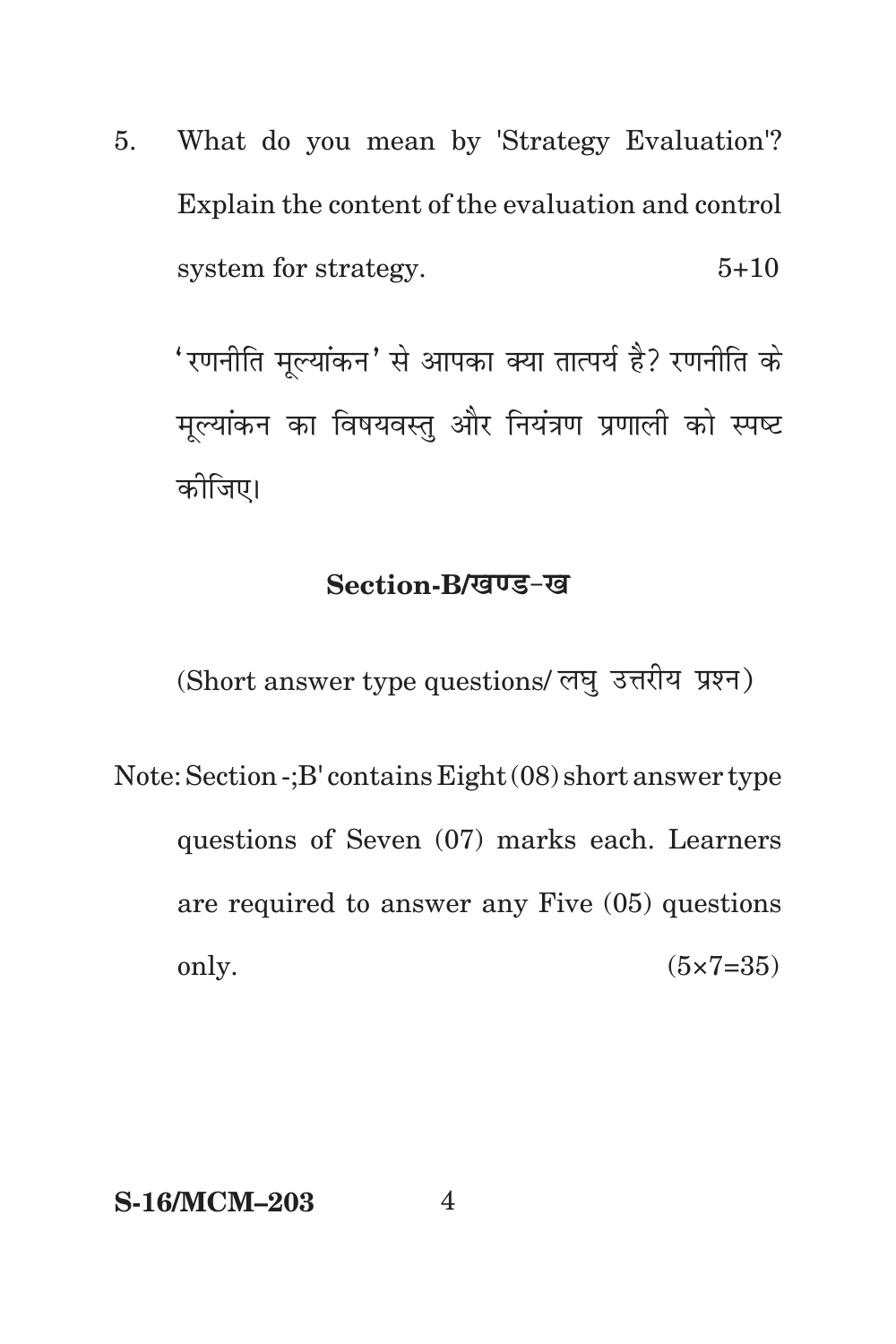- नोट: खण्ड-'ख' में आठ (08) लघु उत्तरीय प्रश्न दिए गए हैं। प्रत्येक प्रश्न के लिए सात (07) अंक निर्धारित हैं शिक्षार्थियों को इनमें से केवल पाँच (05) प्रश्नों के उत्तर देने हैं।
- What are the characteristics of 'objectives'? 1.

'उद्देश्य' के लक्षण क्या हैं?

Write a note on 'Levels of Strategy'.  $2<sub>1</sub>$ 

'रणनीति के स्तरों' पर टिप्पणी लिखिए।

What do you mean by 'Core Competency'? Explain 3. with the help of an example.  $(10+5)$ 

'केन्द्रीय (सबसे महत्त्वपूर्ण) सक्षमता' से आपका क्या तात्पर्य है? उदाहरण की सहायता से समझाइए।

**S-16/MCM-203** 

 $\overline{5}$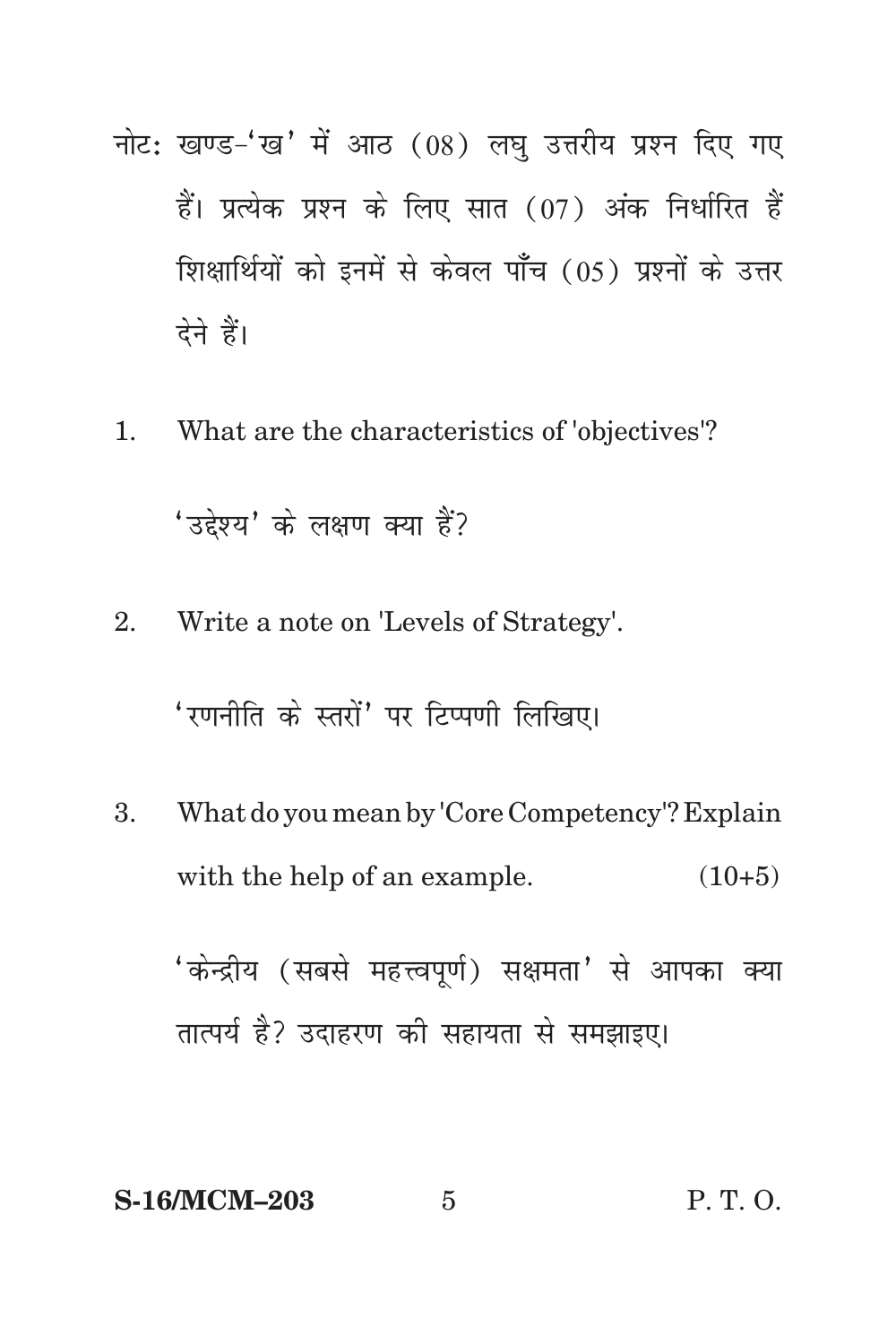4. Describe tools of 'Strategic Management'.

'रणनीतिक प्रबन्ध के उपकरणों' का वर्णन कीजिए।

5. When is a company likely to choose related diversification and when is it likely to choose unrelated diversification? Give examples.(10+5)

कब कोई कम्पनी सम्बंधित विविधीकरण चुनने वाली है और वह कब असम्बंधित विविधीकरण चुनने वाली है? उदाहरण दीजिए।

6. Write a note on 'Cost leadership'.

'लागत नेतत्व' पर टिप्पणी लिखिए।

7. What is BCG Matrix? Describe the usefulness of this matrix.  $(5+10)$ 

बी.सी.जी. (बोस्टन कन्सॅल्टिंग ग्रुप) मैट्रिक्स क्या है? इस मैटिक्स (साँचा) की उपयोगिता बताइए।

## **S-16/MCM–203** 6